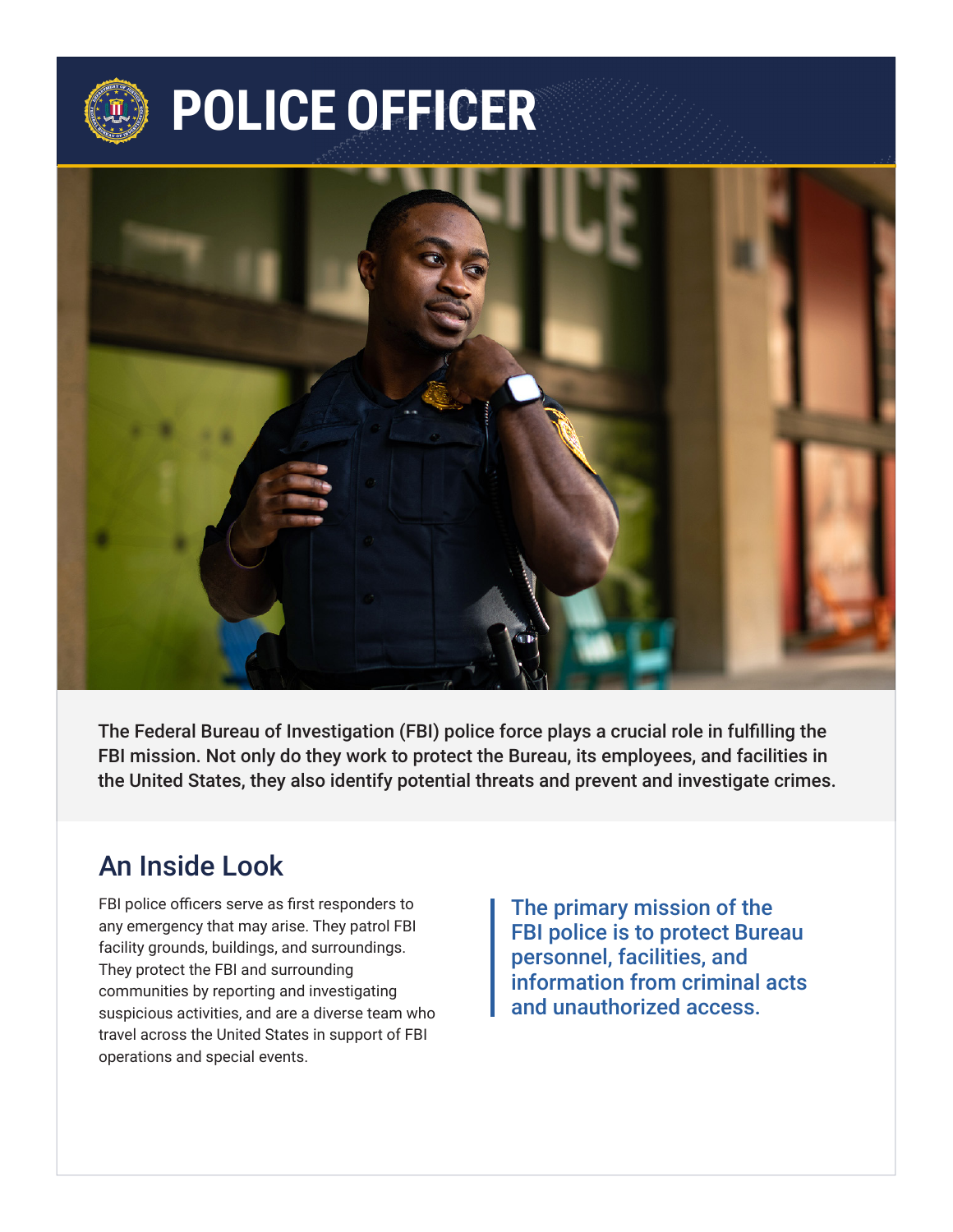

### **A DAY IN THE LIFE OF AN FBI POLICE OFFICER**

As an FBI police officer, some of your duties may include:

- Serve as first responders to all emergency situations.
- Monitor, note, report, and investigate suspicious persons, vehicles, and situations, safety hazards, and unusual or illegal activity in patrol areas.
- Identify, pursue, and arrest suspects and perpetrators of criminal acts.
- Provide direction and guidance to employees, visitors, and the public regarding law enforcement and security matters.
- Record facts to prepare reports that document incidents and activities.
- Check for proper identification of pedestrian and vehicular traffic prior to admittance to secure spaces.
- Screen of visitors, vehicles, and packages for the detection of explosive devices and prohibited items.
- Respond to a variety of alarms and alerts.
- Protect and safeguard national security information.

### Training Requirements

Once you complete the hiring process, you will be required to successfully complete various training courses beginning with the 12-week Uniformed Police Officer Training Program at the Federal Law Enforcement Training Center (FLETC). After completing FLETC, you will complete four weeks of specialized instruction at the FBI Academy, followed by five weeks of on-the-job training with a field training officer once assigned to a permanent duty location.

#### Police Officer Selection System

The Police Officer Selection System (POSS) is a challenging process designed to find only the most capable applicants. Once you make it through the process, you will be responsible for ensuring the safety of FBI personnel and assets. The POSS will evaluate and rate you on the following competencies:

- Initiative and motivation
- Stress tolerance
- Interpersonal ability
- Judgment and decision making
- Attention to detail
- Adaptability and flexibility
- Oral communication
- Professionalism
- Writing

If you're a recent graduate with a background in criminal justice, security, or political science; a municipal or military police officer looking for federal employment; or a protective security professional looking for career advancement, this could be the opportunity for you.